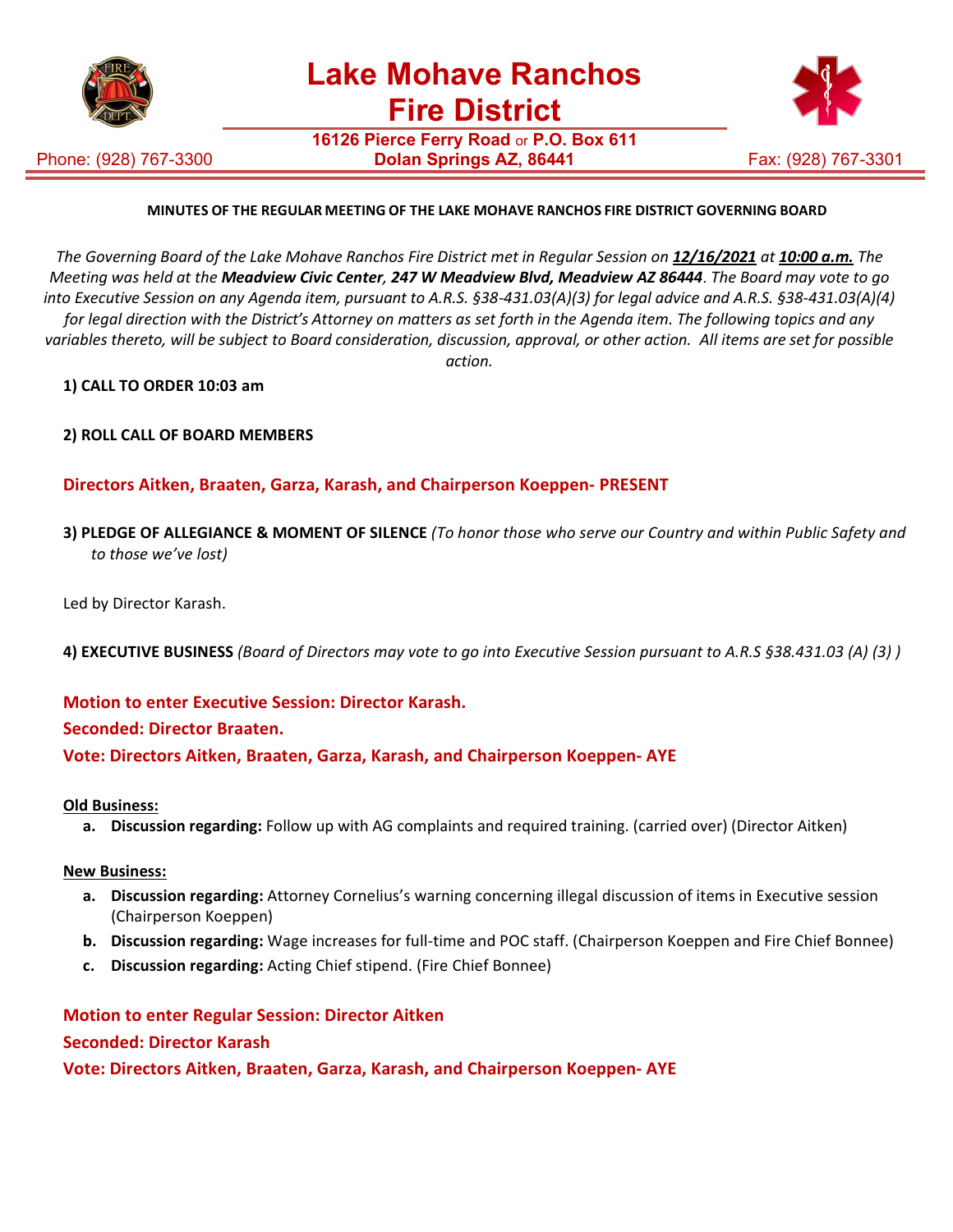#### **5) CONSENT AGENDA**

**a. 11/18/2021 Regular Minutes Motion to accept 11/18/2021 Regular minutes as presented: Director Aitken Seconded: Director Karash Vote: Directors Aitken, Braaten, Garza, Karash, and Chairperson Koeppen- AYE**

**b. 11/18/2021 Executive Minutes Motion to accept the 11/18/2021 Executive Minutes as presented: Director Braaten Seconded: Director Aitken Vote: Directors Aitken, Braaten, Garza, Karash, and Chairperson Koeppen- AYE**

### **6) REPORTS**

### **a. Financial Report presented by Gabe Buldra of James Vincent Group**

Revenue for November is 175K, which is over budget by 32.5K. The District is catching up on tax collections and ambulance revenue is higher than normal. However, Fire Chief Bonnee told Mr. Buldra that insurance reimbursed a portion of the vehicle maintenance costs.

Expenses for November are 80K, which is over budget by 4K. This is largely due to cost of fuel. Vehicle maintenance is also partly responsible for the overage.

Revenue for year to date is 837K, which is over budget by 276.5K. This is mostly because of grant income.

Expenses for year to date is 684.5K, which is over by 282K over budget. As with revenue, this is driven by a grant. Personnel expenses for Wildland Deployment is also a factor, which is reimbursed by the state.

Mr. Buldra told the Board that payment into PSPRS is going up over 7%. Worker's Comp was hit by 2 million in COVID claims that were not anticipated when the pool was created. The District may owe an assessment fee that may be between 75-90% of what our costs are. That may total up to 25K.

Mr. Buldra also suggested amending the budget if the District is going to do mid-fiscal year raises for the staff.

**Motion to accept JVG's financial report: Director Aitken Seconded: Director Braaten Vote: Directors Aitken, Braaten, Garza, Karash, and Chairperson Koeppen- AYE**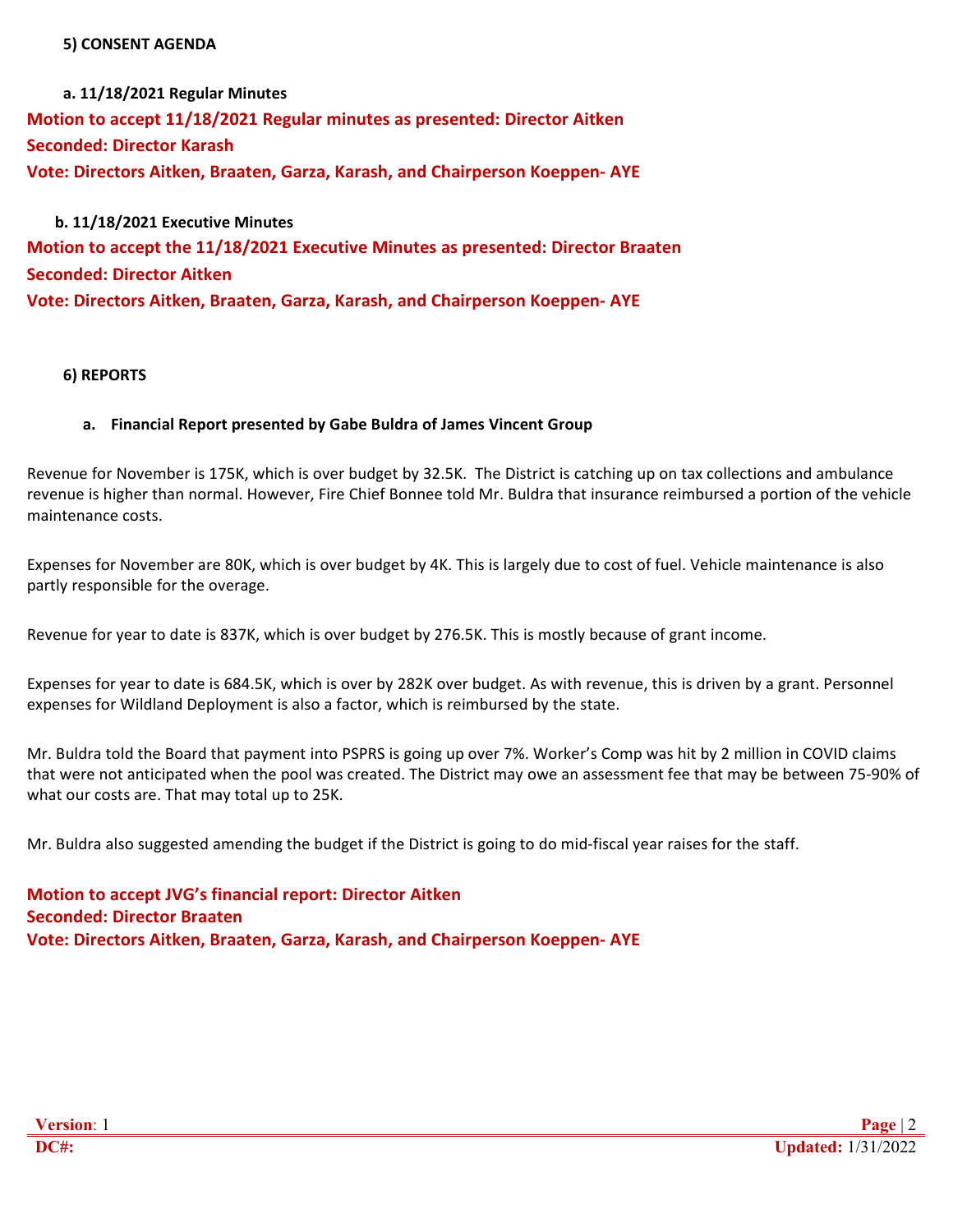# **b. Chief's Report**

#### **Run Report:**

AMR Transports: 0 Med Calls: 101 Dolan Transports: 78 Dolan Refusals: 5 Dolan Public Assists: 2 Fire Calls: 26 Mutual Aid Calls: 0 Highway 93 Calls: 31 Meadview Calls: 7 Meadview Transports: 6 Meadview Refusals: 1 Meadview Public Assists: 0 Meadview Coverage Days: 15

#### **Meetings/Conferences/Trainings:**

The MCFOA meeting was hosted b7 LMRFD on 11/18. The run review was on 11/09.

#### **District Vehicles:**

The ambulance R-415 went to the Ford dealership for a recall. However, not everything was done. There are cracks in the DEF fluid system that were a part of the recall, but Ford did not address. The District's regular mechanic is attempting to get it sorted out.

#### **District Properties:**

The fuel system is still underway. The company responsible is still awaiting word from the card reader supplier.

As for the generator, the District is still awaiting one more quote.

#### **Projects in the Works:**

LMRFD has two submissions for the AFG grants and the results will be in around summertime.

We entered Kingman's Parade of Lights and took 3<sup>rd</sup> place for best display.

Lastly, there has been an unusually large amount of structure fires within a period of a couple weeks. LMRFD and the sheriff's office is aware that there is a potential arsonist that is targeting abandoned properties.

And once again Fire Chief Bonnee thanked his crews for working hard through the surge of calls. With two weeks left to go in the year, the District has responded to over 1,100 calls. 2020 only saw 712.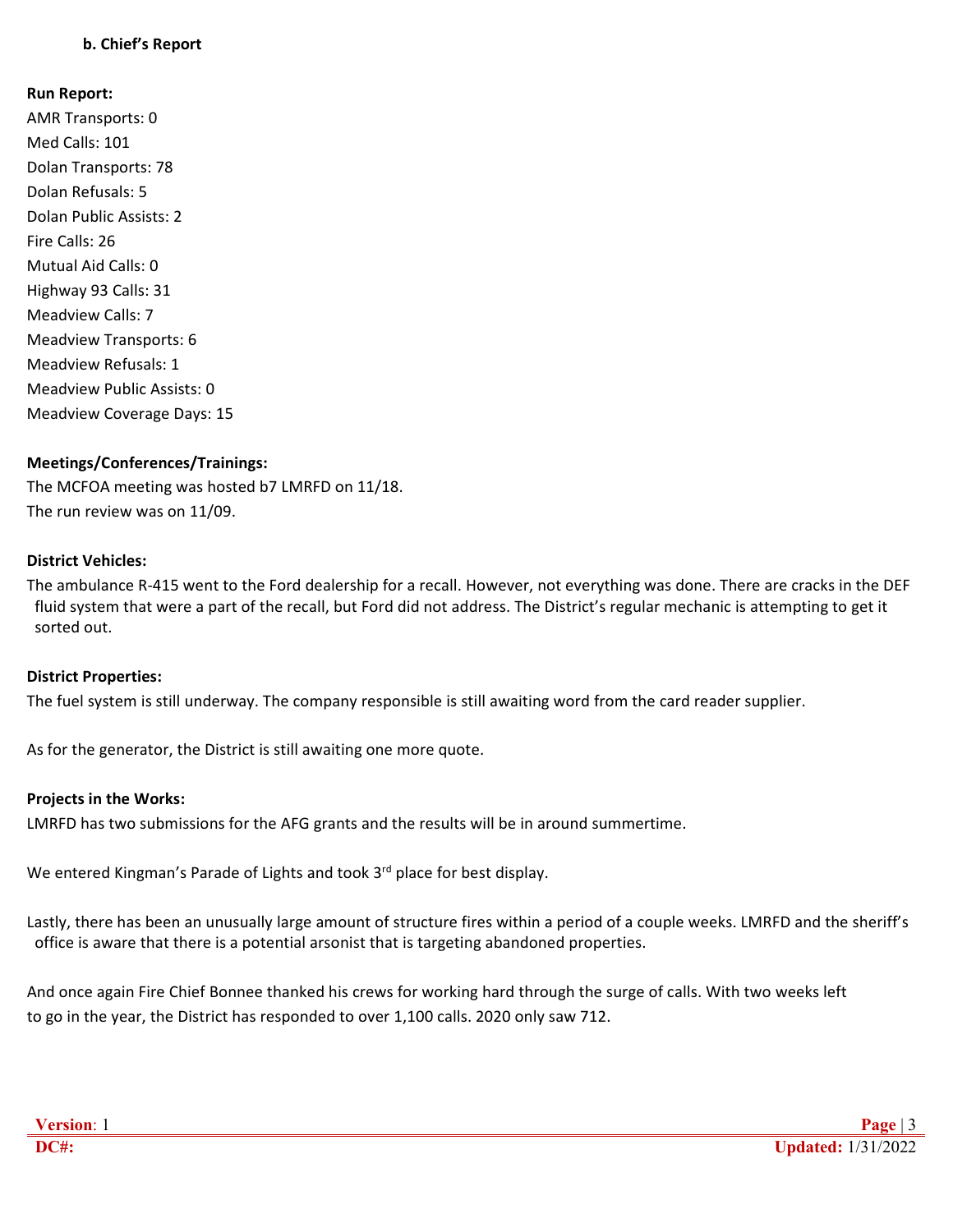### **b. Admin Report**

Office Assistant Jen Gardner told the Board that the office purchased 6 laptops to be assigned to the Board and Chief. Each laptop will be set up for each individual so they may conduct District duties more easily. She gave the Board an overview of what to expect and said that she will meet with the Directors individually for personal training on the new equipment if necessary.

## **7) REGULAR SESSION**

#### **Old Business:**

**a.** Discussion and possible action: Follow up with AG complaints and required training. (Director Aitken)

The attorney Nick Cornelius had updated the Board on the status of the AG complaints in executive session, and advised the Board on how they may meet the requirements of the AG-mandated statutory training. Fire Chief Bonnee told the Board that it would cost the District over 3K to attend the AFDA training for travel and lodging fees. Cornelius can also do the training, however he would have to charge his hourly rate.

Cornelius advised the Board on another option- an attorney from the ombudsman's office that offers general statutory training for free.

Item tabled until there is more information.

**b.** Discussion and possible action: Purchase of station generator for emergencies. (Fire Chief Bonnee)

Discussed in Chief's report. Tabled.

**c.** Discussion and possible action: Fuel supply for the Fire District (Fire Chief Bonnee)

Office Assistant Glenn Gardner updated the Board on where the District is in regards to the new fuel tank. Rebel Oil is currently waiting on a reply from their supplier for the card readers. He also mentioned that Mt. Tipton Water is also attempting to have a fuel tank installed. It may be possible to work out a discount for installation if both systems are installed at the same time.

Tabled until there is more information.

**d.** Discussion and possible action: Changing the Board meeting dates and/or locations. (Director Aitken) Director Braaten spoke with the Meadview Civic Association about their schedule for the year. The Board considered moving the meetings to the  $4<sup>th</sup>$  week of the month on Tuesdays, but decided against it.

# **Motion to keep the current LMRFD Regular Meeting schedule on the 3rd Thursday of every month: Director Aitken Seconded: Director Garza Vote: Directors Aitken, Braaten, Garza, Karash, and Chairperson Koeppen- AYE**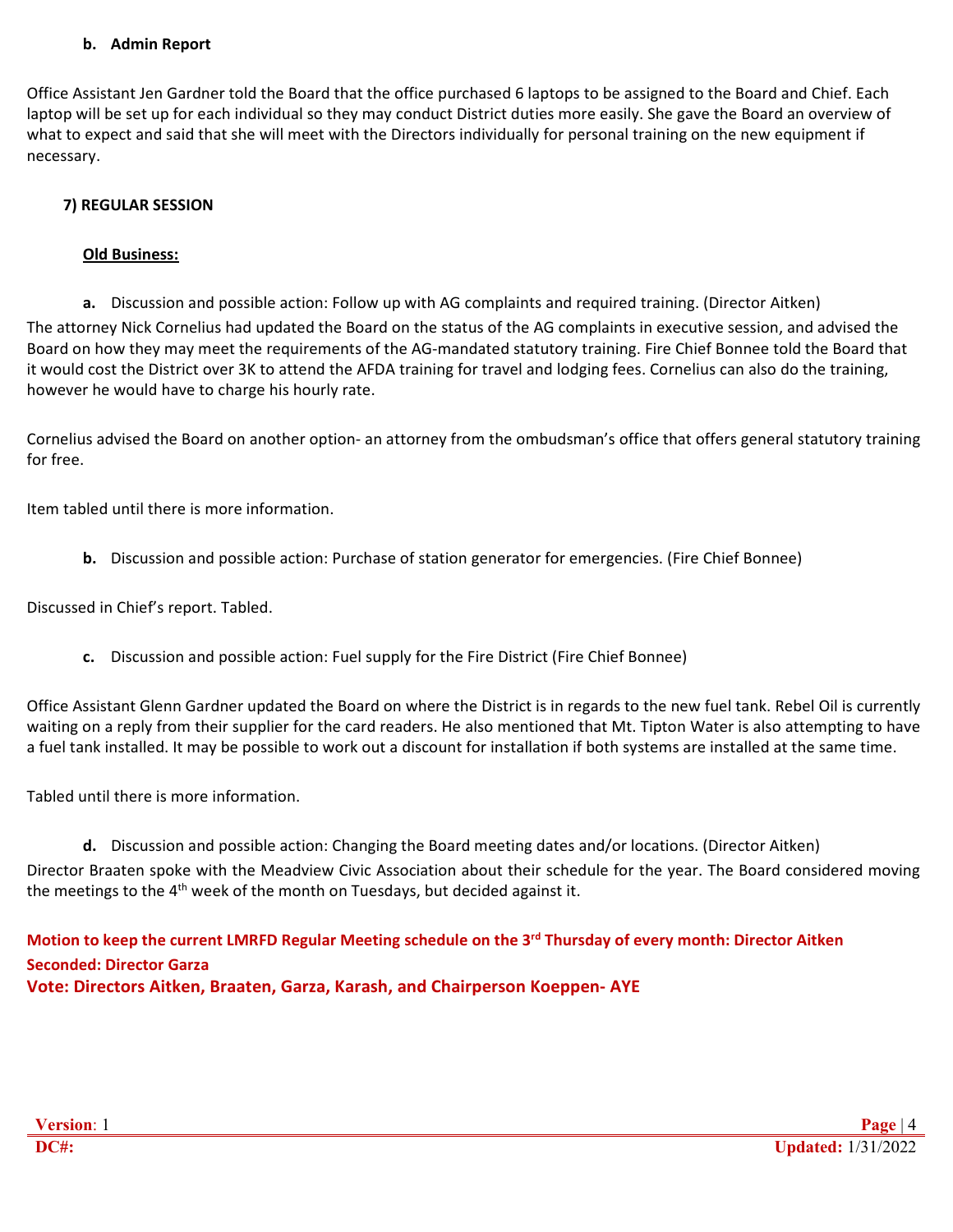**e.** Discussion and possible action: The need for a better system to allow remote attendees into the meeting. (Fire Chief Bonnee)

It has been discovered that the Meadview Civic Association and DS Chamber of Commerce both have wifi. The Dolan Springs Community Council does not. Jen Gardner told the Board it would be feasible to use Zoom to bring in absent Directors or other individuals to the meetings when necessary. Director Braaten suggested a hotspot for when internet connectivity is in question.

No action taken.

# **New Business:**

**a. Discussion regarding:** Attorney Cornelius's warning concerning illegal discussion of items from Executive sessions. (Chairperson Koeppen)

Discussed in executive. No action taken.

**b. Discussion and possible action:** Wage increases for full-time and POC staff. (Chairperson Koeppen and Fire Chief Bonnee)

Discussed in Executive.

In order to retain the crew the District has, the Fire Chief and Chairperson Koeppen want to raise the wages of the employees of the District. With the increased expenses for PSPRS and other line items, it was advised by JVG to do half the total suggested raise for the POCs in January and then reevaluate the end of the fiscal year. The full time employees would receive the full raise in January.

**Motion: Fulltime employees will receive a raise of 80 cents per hour beginning in January. Office staff will receive a raise of 25 cents an hour, as well as POC staff that has been with the District for five years or more. Office and POC staff will be reevaluated at a later date- Director Aitken Seconded: Director Braaten Vote: Directors Aitken, Braaten, Garza, Karash, and Chairperson Koeppen- AYE**

**c. Discussion and possible action:** Acting Chief stipend. (Fire Chief Bonnee)

Discussed in Executive.

**Motion: Approval of a \$7 stipend for an acting chief, as well as amending the appropriate policy and documentation- Director Garza Seconded: Director Karash Vote: Directors Aitken, Braaten, Garza, Karash, and Chairperson Koeppen- AYE**